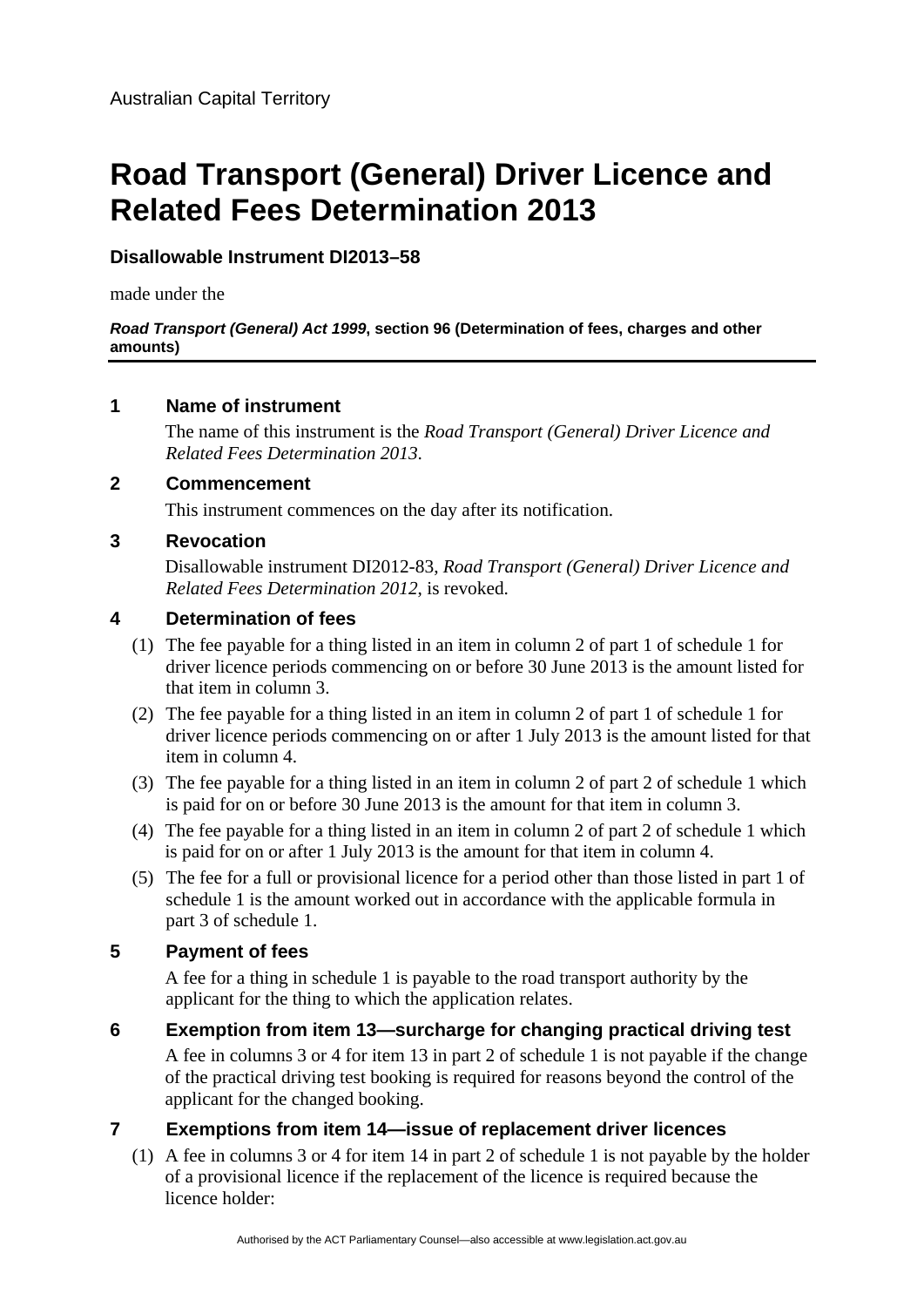- (a) has completed an approved provisional driver training course; or
- (b) has held a provisional licence for at least 6 months and is at least 26 years old.
- (2) A fee in columns 3 or 4 for item 14 in part 2 of schedule 1 is not payable by the holder of a driver licence endorsed with 'Valid without photo' if the licence holder is returning to the ACT and the replacement licence is a photographic licence.
- (3) A fee in columns 3 or 4 for item 14 in part 2 of schedule 1 is not payable if the replacement of the driver licence is required because:
	- (a) of a defect in the manufacture of the driver licence; or
	- (b) the driver licence was posted to a person but was not received by the person.
- (4) In this clause:

*approved provisional driver training course*—see the *Road Transport (Driver Licensing) Regulation 2000*, dictionary.

#### **8 Exemption from item 16—Commonwealth agencies and State and Territory authorities**

- (1) A fee in columns 3 or 4 for item 16 in part 2 of schedule 1 is not payable if the search of records is requested by a Commonwealth agency or a State or Territory authority and the provision of the results of the search to the agency or authority is:
	- (a) required or authorised by law; or
	- (b) reasonably necessary for the enforcement of the criminal law or of a law imposing a pecuniary penalty, or for the protection of the public revenue.
- (2) In this clause:

*Commonwealth agency* means an agency under section 6 of the *Privacy Act 1988* (Cwlth), definition of *agency*.

*State or Territory authority* means a State or Territory authority under section 6C (3) of the *Privacy Act 1988* (Cwlth).

#### **9 Definitions**

In this instrument:

*accreditation*—see the *Road Transport (Driver Licensing) Regulation 2000*, dictionary.

*fee* includes a charge or other amount.

*full licence*—see the *Road Transport (Driver Licensing) Regulation 2000*, dictionary.

Simon Corbell MLA Attorney-General

15 May 2013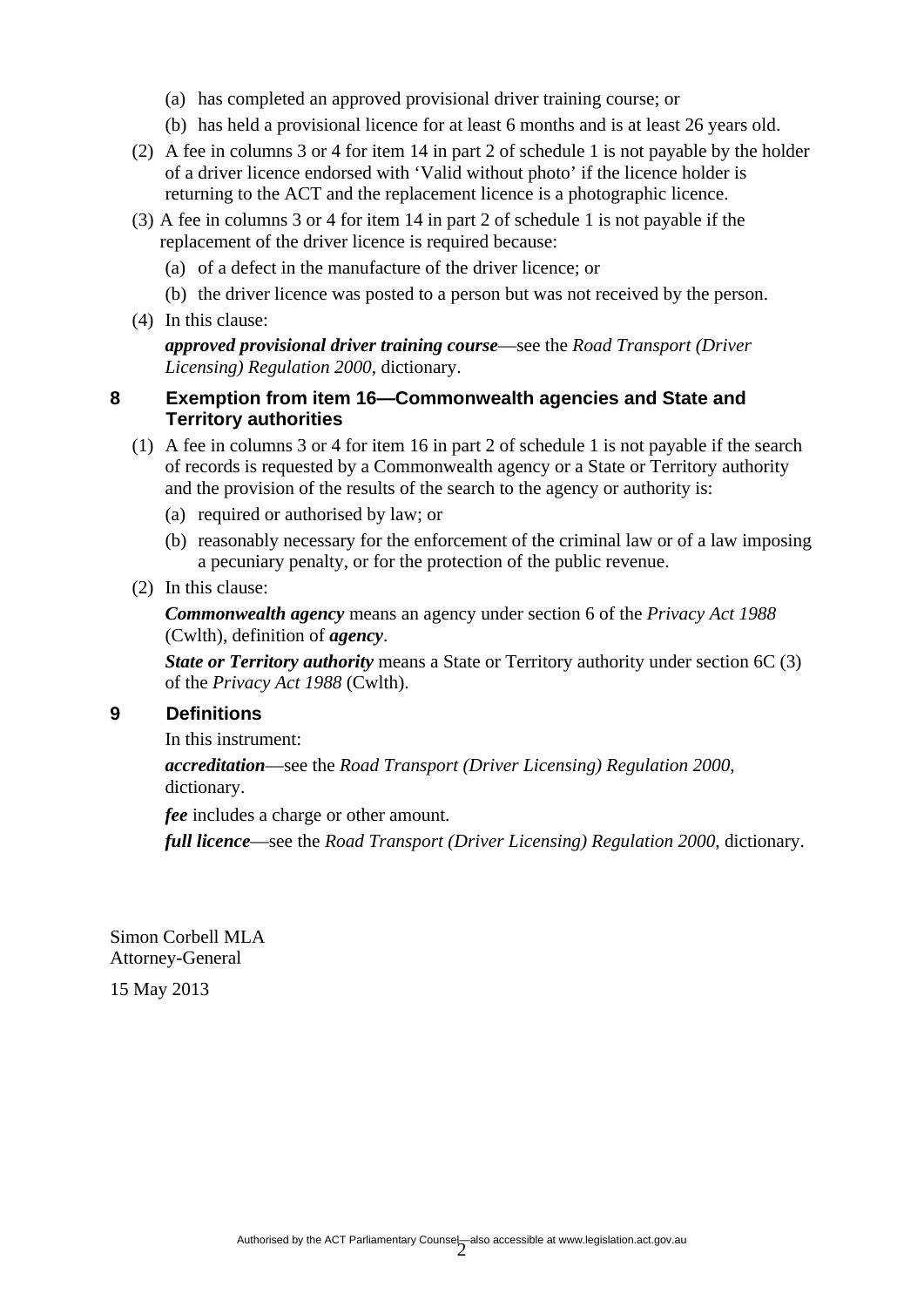| column 1<br><b>Item</b><br>number | column <sub>2</sub><br>Description of thing for which fee is payable                          | column 3<br>Fee payable<br>on or before<br>30 June 2013 | column 4<br>Fee payable<br>on or after<br>1 July 2013 |
|-----------------------------------|-----------------------------------------------------------------------------------------------|---------------------------------------------------------|-------------------------------------------------------|
| 1                                 | Issue or renewal of a learner licence valid for 2 years<br>(other than motorcycle)            | \$38.00                                                 | \$39.10                                               |
| $\overline{2}$                    | Issue or renewal of a learner motorcycle licence valid<br>for 1 year                          | \$19.00                                                 | \$19.50                                               |
| 3                                 | Issue or renewal of a learner licence receipt valid for<br>2 years                            | \$38.00                                                 | \$39.10                                               |
| $\overline{4}$                    | Issue or renewal of a provisional licence valid for<br>3 years                                | \$96.30                                                 | \$99.10                                               |
| 5                                 | Issue or renewal of a full licence valid for 5 years                                          | \$157.00                                                | \$161.70                                              |
| 6                                 | Issue of a learner motorcycle licence where special<br>circumstances exist, valid for 2 years | \$46.10                                                 | \$47.40                                               |
| $\overline{7}$                    | Issue of a provisional licence where special<br>circumstances exist, valid for 12 months      | \$46.10                                                 | \$47.40                                               |
| 8                                 | Issue of a full licence where special circumstances<br>exist, valid for 12 months             | \$46.10                                                 | \$47.40                                               |
| 9                                 | Issue of a restricted licence to comply with a court<br>order                                 | \$178.20                                                | \$183.50                                              |
| 10                                | Issue or renewal of a probationary licence valid for<br>12 months                             | \$178.20                                                | \$183.50                                              |
| 11                                | Issue or renewal of a certificate of accreditation,<br>per 12 months of accreditation         | \$71.90                                                 | \$74.00                                               |

**Part 1 – Driver licence and accreditation fees** 

#### **Part 2 – Miscellaneous driver licence related fees**

| column 1<br>Item<br>number | column 2<br>Description of thing for which fee is payable         | column 3<br>Fee payable<br>on or before<br>30 June 2013 | column 4<br>Fee payable<br>on or after<br>1 July 2013 |
|----------------------------|-------------------------------------------------------------------|---------------------------------------------------------|-------------------------------------------------------|
| 12                         | First or subsequent practical driving test                        | \$89.80                                                 | \$92.40                                               |
| 13                         | Surcharge for the changing of a practical driving test<br>booking | \$14.40                                                 | \$14.80                                               |
| 14                         | Issue of a replacement driver licence                             | \$33.10                                                 | \$34.00                                               |
| 15                         | Certified extract from driver licence records                     | \$56.50                                                 | \$58.10                                               |
| 16                         | Search of records (statement of driver licence details)           | \$21.40                                                 | \$22.00                                               |
| 17                         | Certificate of competency book containing<br>25 certificates      | \$33.90                                                 | \$34.90                                               |